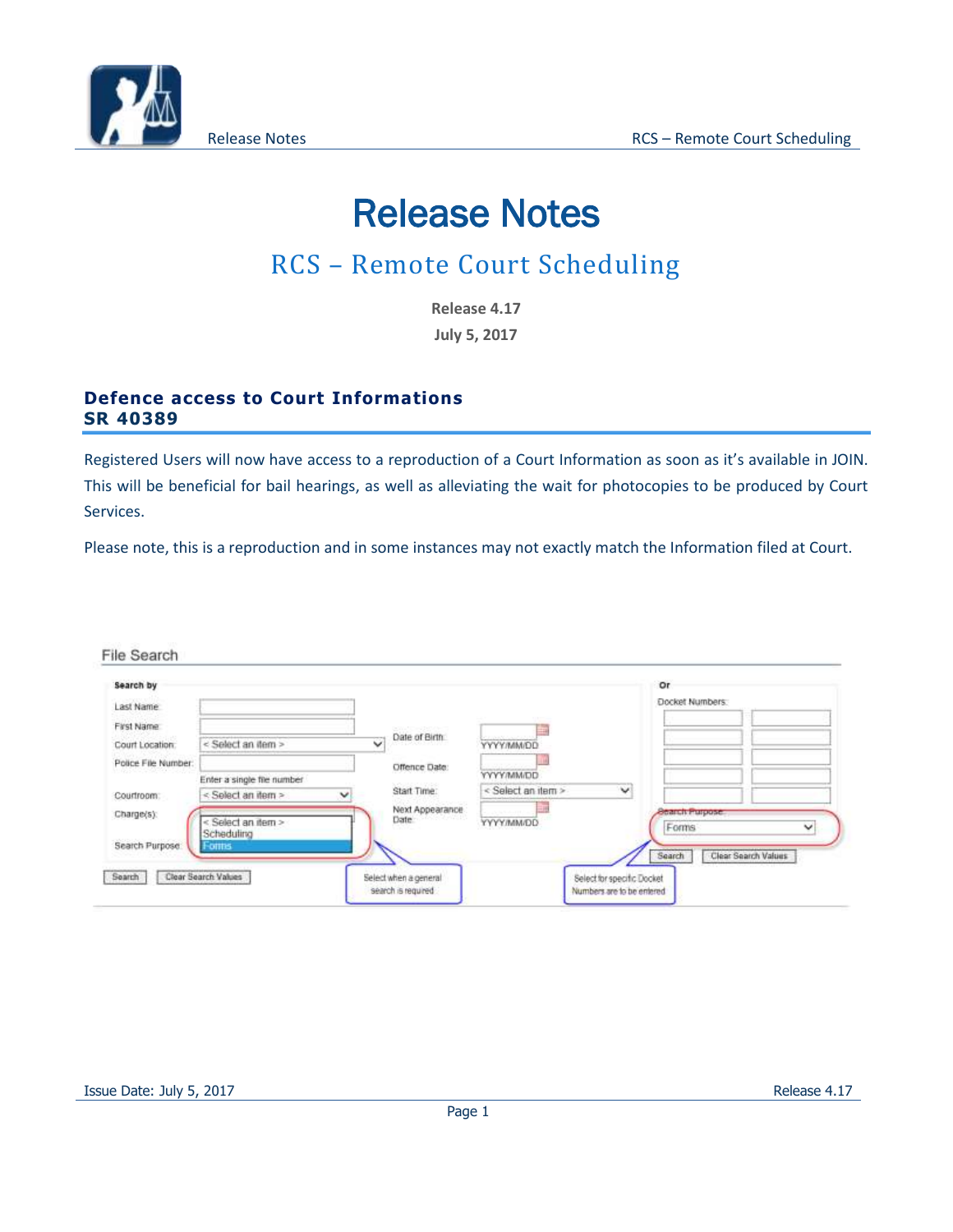

Search Results

| Continue<br>Clear Search Results<br>docket file(s) found and added to search results. |                      |                             | <b>Select Court Information from either</b><br>drop down list |                                                  |                                                                               |                                         | Select an item ><br>Designation of Counsel<br>Election by Accused<br>Court Information |               |                   | Generate Form                      |
|---------------------------------------------------------------------------------------|----------------------|-----------------------------|---------------------------------------------------------------|--------------------------------------------------|-------------------------------------------------------------------------------|-----------------------------------------|----------------------------------------------------------------------------------------|---------------|-------------------|------------------------------------|
| <b>Docket Number</b>                                                                  | Accused              | Date of Birth<br>YYYY/MM/DD |                                                               | <b>Complexity &amp;</b><br><b>Assigned Crown</b> | <b>Next</b><br>Appearant e<br><b>Date</b><br><b>YYYYMM/DD</b><br><b>Room#</b> | Appearance<br>Type<br><b>Start Time</b> | <b>Offence Date</b><br><b>YYYY/MM/DD</b>                                               | Charge        | Crown<br>Election | Court<br>Location                  |
| 170005722P1                                                                           | HUBER.<br>MARCELINA. | 1964/09/14                  |                                                               | Low Complexity                                   | 2017/09/20<br>Courtroom<br>355                                                | Tria<br>9.00 <sub>A</sub>               | 2017/05/19                                                                             | 364(1)<br>CC. | Summary           | Edmonton<br>Provincial<br>Criminal |
|                                                                                       |                      |                             |                                                               |                                                  |                                                                               |                                         | 2017/05/19<br>1999 - John P. P. Britt                                                  | 145(3)<br>CC  | Summary           | Edmonton<br>Provincial<br>Criminal |
|                                                                                       |                      |                             |                                                               |                                                  |                                                                               |                                         | 2017/05/19                                                                             | 145(3)<br>CC- | Summary           | Edmonton<br>Provincial<br>Criminal |
| Continue                                                                              | Clear Search Results |                             |                                                               |                                                  |                                                                               |                                         | < Select an item >                                                                     |               | ◡                 | Generate Form                      |

#### **Search Results**

|                      | 1 docket file(s) found and added to search results. |                                    |                                                                |                                                                 |                                         |                                          |               |                          |                                    |
|----------------------|-----------------------------------------------------|------------------------------------|----------------------------------------------------------------|-----------------------------------------------------------------|-----------------------------------------|------------------------------------------|---------------|--------------------------|------------------------------------|
| <b>Docket Number</b> | Accused                                             | Date of Birth<br><b>YYYY/MM/DD</b> | <b>Complexity &amp;</b><br><b>Assigned Crown</b>               | <b>Next</b><br>Appearance<br>Date<br><b>OCIMMIYYYY</b><br>Room# | Appearance<br>Type<br><b>Start Time</b> | <b>Offence Date</b><br><b>YYYY/MM/DD</b> | Charge        | <b>Jrown</b><br>Election | Court<br>Location                  |
| V 170005722P1        | <b>M. HUBER</b><br><b>MARCELINA</b>                 | 1964/09/14                         | Low Complexity                                                 | 2017/09/20<br>Courtroom.<br>355                                 | Trial<br>9:00 AM                        | 2017/05/                                 | 364(1)<br>cc. | Summary                  | Edmonton<br>Provincial<br>Criminal |
|                      |                                                     |                                    | To complete, select desired file and<br>select "Generate Form" |                                                                 |                                         | 2017/05/19                               | 145(3)<br>CC. | Summary                  | Edmonton<br>Provincial<br>Criminal |
|                      |                                                     |                                    |                                                                |                                                                 |                                         | 2017/05/19                               | 145(3)<br>CC  | <b>Summary</b>           | Edmonton<br>Provincial<br>Criminal |

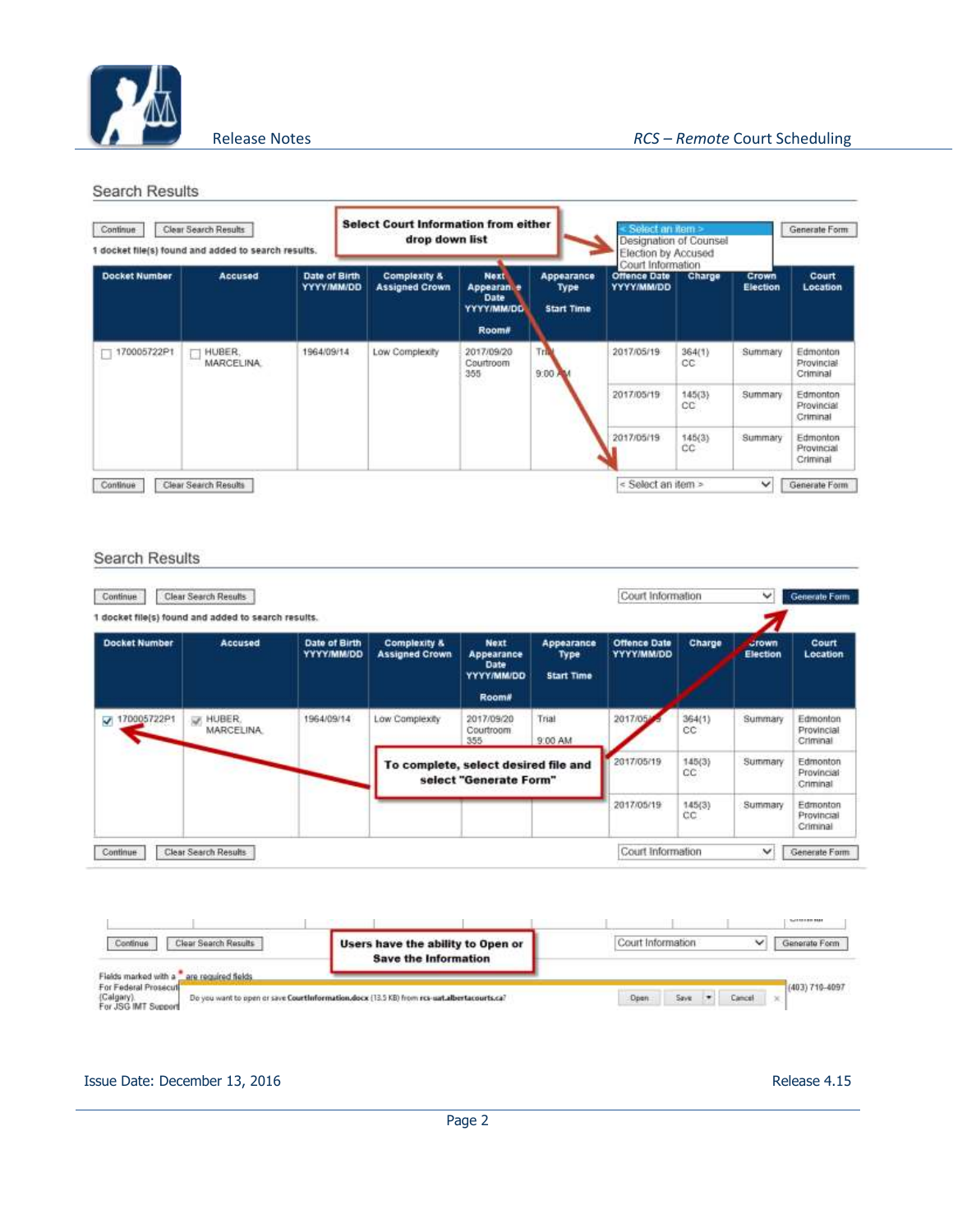

When OPEN selected:

DISCLAIMER: THE FOLLOWING IS A REPRODUCTION OF AN INFORMATION, WHICH MAY NOT MATCH THE INFORMATION FILED AT THE COURT.

> CANADA<br>PRIVINCE OF ALBERTA PROVINCE D'ALBERTA

FILE NO. 170005722P1<br>POLICE EPS 17-54123

LES PRESENTES CONSTITUENT

CI-APRES APPELE LE DENONCIATEUR

INFORMATION<br>ON BEHALF OF HER MAJESTY THE QUEEN

DENONCIATION<br>AU NOM DE SA NAJESTE LA REINE

THIS IS THE INFORMATION OF

INFORMAT NAME- G FRASER, INFORMAT OCCUPATION- A FEACE OFFICER OF EDMINITOR, ALBERTA

HEREINAFTER CALLED THE INFORMANT

THE INFORMANT SAYS THAT HE HAS<br>REASCMABLE GROUNDS TO BELIEVE<br>AND DOES BELIEVE THAT: LE DENONCIATEUR DECLARE QU'IL A DES MOTTES RAISONNABLES<br>DE CHOIRE ET QU'IL CROIT QUE:

1 MARCELINA HUBER (DOB: 1964-09-14 ) OF

COUNT 1 : ON OR ABOUT THE 19TH DAY OF MAY, 2017, AT OR MEAR EDMONTON, ALBERTA, DID COMMIT A CRIME<br>OF FOOD/BEVERAGE/ACCOMDO-FRAUD, CONTRARY TO SECTION 364(1) OF THE CRIMINAL CODE OF CANADA

 $(5)$ 

COUNT 2 : ON OR ABOUT THE 19TH DAY OF MAY, 2017, AT OR NEAR EDMONTON, ALBERTA, DID COMMIT A CRIME<br>OF BREACH CONDITION UNDERTAKING, CONTRARY TO SECTION 145(3) OF THE CRIMINAL CODE OF CANADA

 $(III)$ 

CUURT 3 : OB OR ABUUT THE 19TH DAY OF MAY, 2017, AT OR MEAR EDMONTON, ALBERTA, DID COMMIT A CRIME<br>OF BREACH COMDITION UNDERTARING, CONTRARY TO SECTION 145(3) OF THE CRIMINAL CODE OF CANADA  $(B)$ 

SWORN BEFORE ME THIS<br>ASSERMENTE DEVANT MOI 26TH DAY OF JUNE, 2017,<br>AT EDMONTON, ALBERTA **JUSTICE OF THE PEACE**<br>JUGE DE PAIX SIGNATURE OF STONATURE DO INFORMANT DESCRICTATEUR DRIVER'S LICENCE: EXP YR: ACCUSED **ENDORSEMENTS** 

(do not include the endorsement and subsequent lines as this information can change over time)